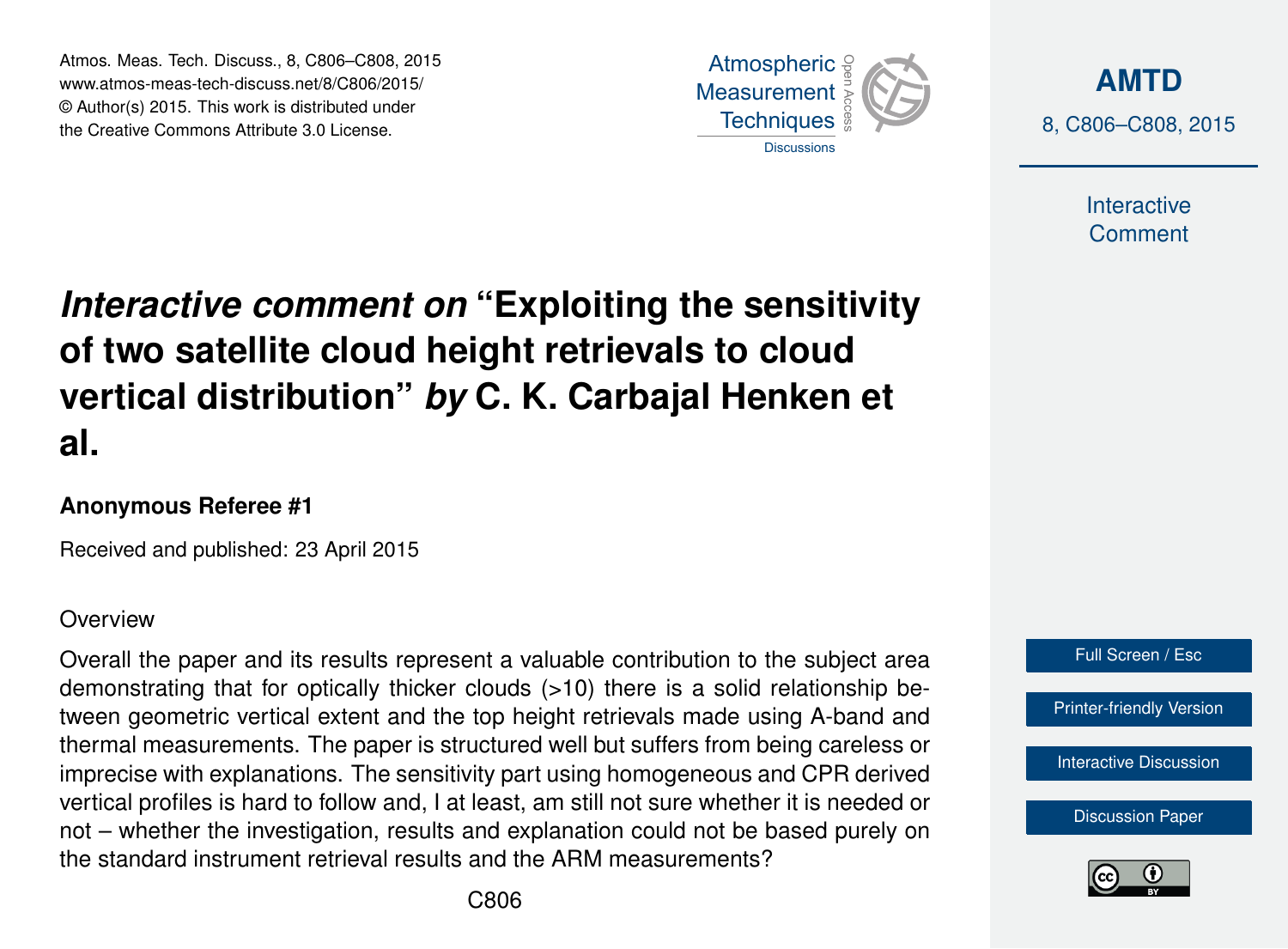Science or technical issues

2625 – 14 Sentence "Accurate.." should have a reference as it is the key motivation for the research. 2625 – 16 "In Jang .." to end of paragraph: is not really focussed and only hints at the need for vertical extent measurements. Could be more precise. 2626 – 19 is it really 'poor spatial coverage' in the context of climate modelling? 2627 – 2 "vertical and latitudinal monthly mean of the vertically distributed volume cloud occurence frequency" is too much to assimilate; could this be explained in simpler terms – especially the relevance to the study.

2627 – 13 "enhancement" – need to add what this is due to...

2628 – 15 The phrase should be 'large error' and not a 'large bias', or is it really systematically biased?

2630 – 8 No doubt not very significant but the surface IR emissivity should be specified.

2631 – 3 'selected CGT and COT'?

2633 – 10 I think it is necessary to describe in a couple of sentences how the CTT is derived from the AATSR measurements (even if a reference is provided elsewhere).

2635 – 10 Why is the 'height of the top height of the highest layer' used? Would seem to select the outlier. Why not the mean cloud height?

2635 – 15 Some justification for the (5 min) and 9x9 averaging regions would be good.

2635 - 21 Unclear description of the selection criteria. Should 'More precisely' read 'Moreover' or 'In addition'? What is the FAME-C 'cost'?

2366 – 21 Why is it so sure that the AATSR CTT is incorrect and not a MERIS CTH error?

2367 – 2 Variability will have a contribution also from errors in the retrievals.

2367 – 11 The multi-layer case might also have a contribution from AATSR CTHs falling

**[AMTD](http://www.atmos-meas-tech-discuss.net)**

8, C806–C808, 2015

Interactive **Comment** 

Full Screen / Esc

[Printer-friendly Version](http://www.atmos-meas-tech-discuss.net/8/C806/2015/amtd-8-C806-2015-print.pdf)

[Interactive Discussion](http://www.atmos-meas-tech-discuss.net/8/2623/2015/amtd-8-2623-2015-discussion.html)

[Discussion Paper](http://www.atmos-meas-tech-discuss.net/8/2623/2015/amtd-8-2623-2015.pdf)